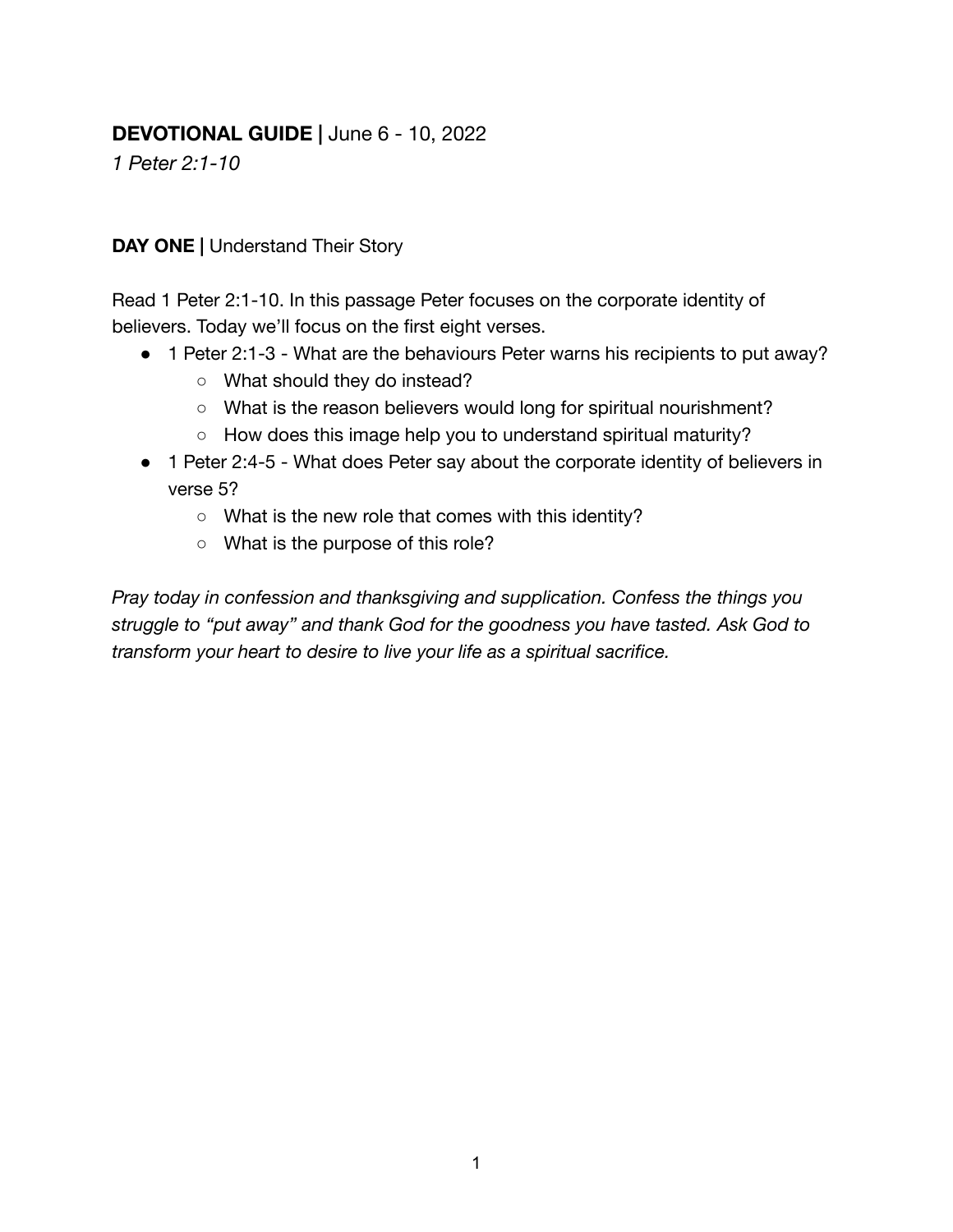# **DAY TWO |** Understand Their Story

Read 1 Peter 2:1-10 again today. Today we will focus on the foundation of the believers identity.

- 1 Peter 4-8 What does Peter tell his readers about the cornerstone?
	- How do people think of Him and how does God?
	- The cornerstone has two different effects for people. What are they and why?
- 1 Peter 2:9 -10 What additional information does Peter tell us about the identity and role of those who believe in Christ?
	- $\circ$  How is it that believers are given that identity?

*Today, pray in adoration and thanksgiving. Praise God that through Christ, the cornerstone, you are given a place among His people. Thank Him for such rich mercy.*

# **DAY THREE |** Connect to His Story

Read 1 Peter 2:1-10 again today. A true cornerstone was necessary for the structural integrity of a building. Today we'll focus on the significance of this cornerstone and what it means to be built into a spiritual house.

- In verse 6, Peter is quoting the prophet Isaiah. Read Isaiah 28:16. What is the importance of this cornerstone God promised to establish?
- Peter also quotes a Psalm 118 in verse 7. Read Psalm 118:19-24. What is so significant about the cornerstone?
- Read Acts 4:8-12. Who does Peter claim is the cornerstone? Why is it so important to be built on the true cornerstone?
- Eph 2:19-22. What does Paul tell his readers is the significance of believers being built together as the Church?

*Pray today in adoration and thanksgiving. God has provided us a sure foundation in Jesus and is building His Church–the place where He dwells!*